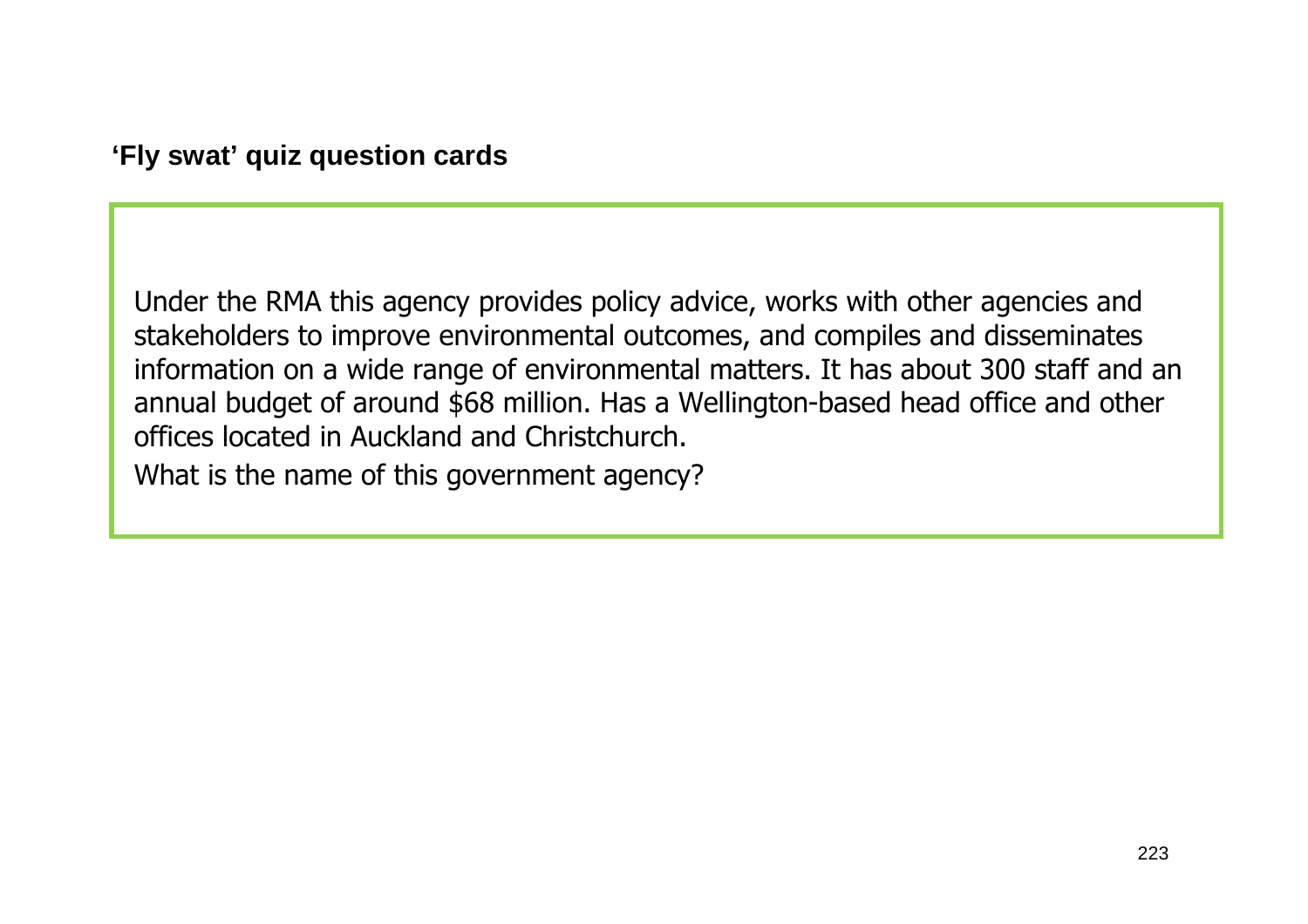Under the RMA and other legislation this agency manages New Zealand's conservation lands and oversees the coastal environment. It also, more generally, promotes the conservation of natural and historic resources. It has about 1770 staff and an annual budget of around \$290 million. It has a Wellington-based head office and regional offices located in Hamilton and Christchurch. It also has 13 conservancies and numerous visitor centres and field offices throughout the country. What is the name of this government agency?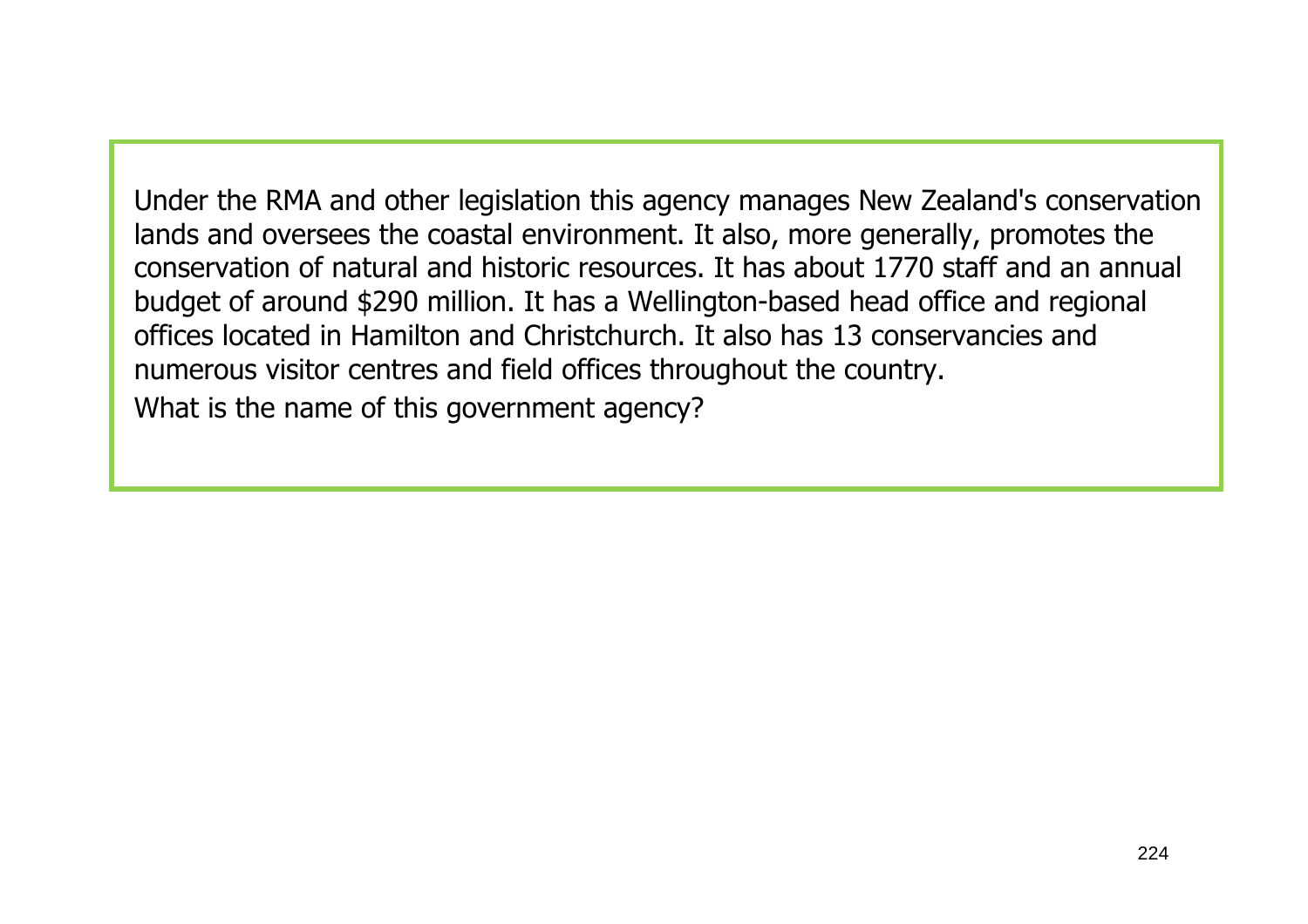Charged with the integrated management of the natural and physical resources of a region, this agency has many responsibilities under the RMA including:

- soil conservation
- water quality and quantity (freshwater and seawater)
- air
- water and land pollution
- biodiversity conservation
- marine and freshwater ecosystems
- activities in the coastal marine area (in conjunction with the Minister of Conservation)

What is the name of this local government agency?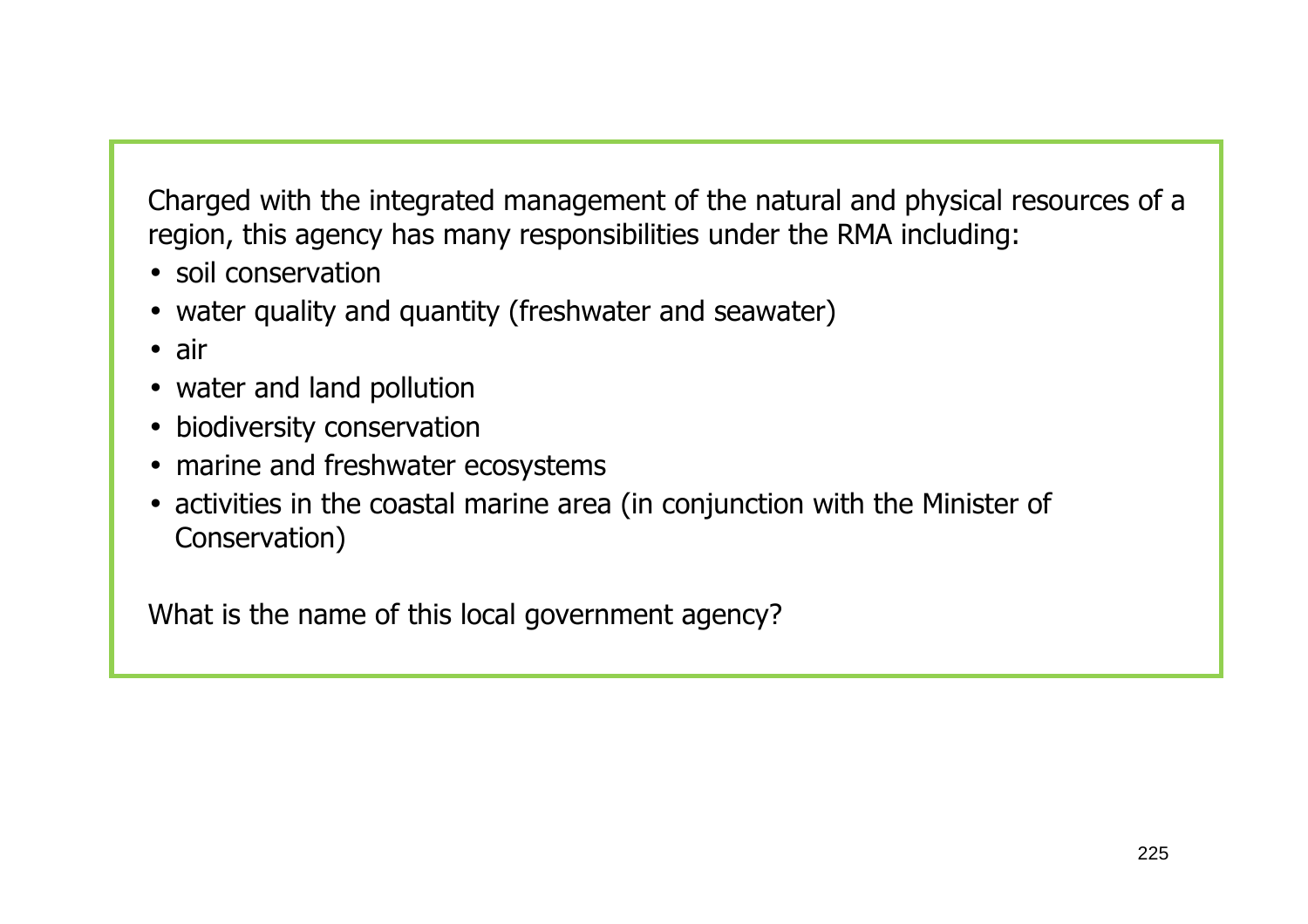Under the RMA which agency must prepare Regional Plans?

This agency has a wide range of functions under the Act (section 31), including controlling:

- Effects of the use of land and associated natural and physical resources
- Natural hazards, the management of hazardous substances, contaminated sites
- Land subdivision
- Noise
- Activities on the surfaces of rivers and lakes.

What is the name of this local government agency?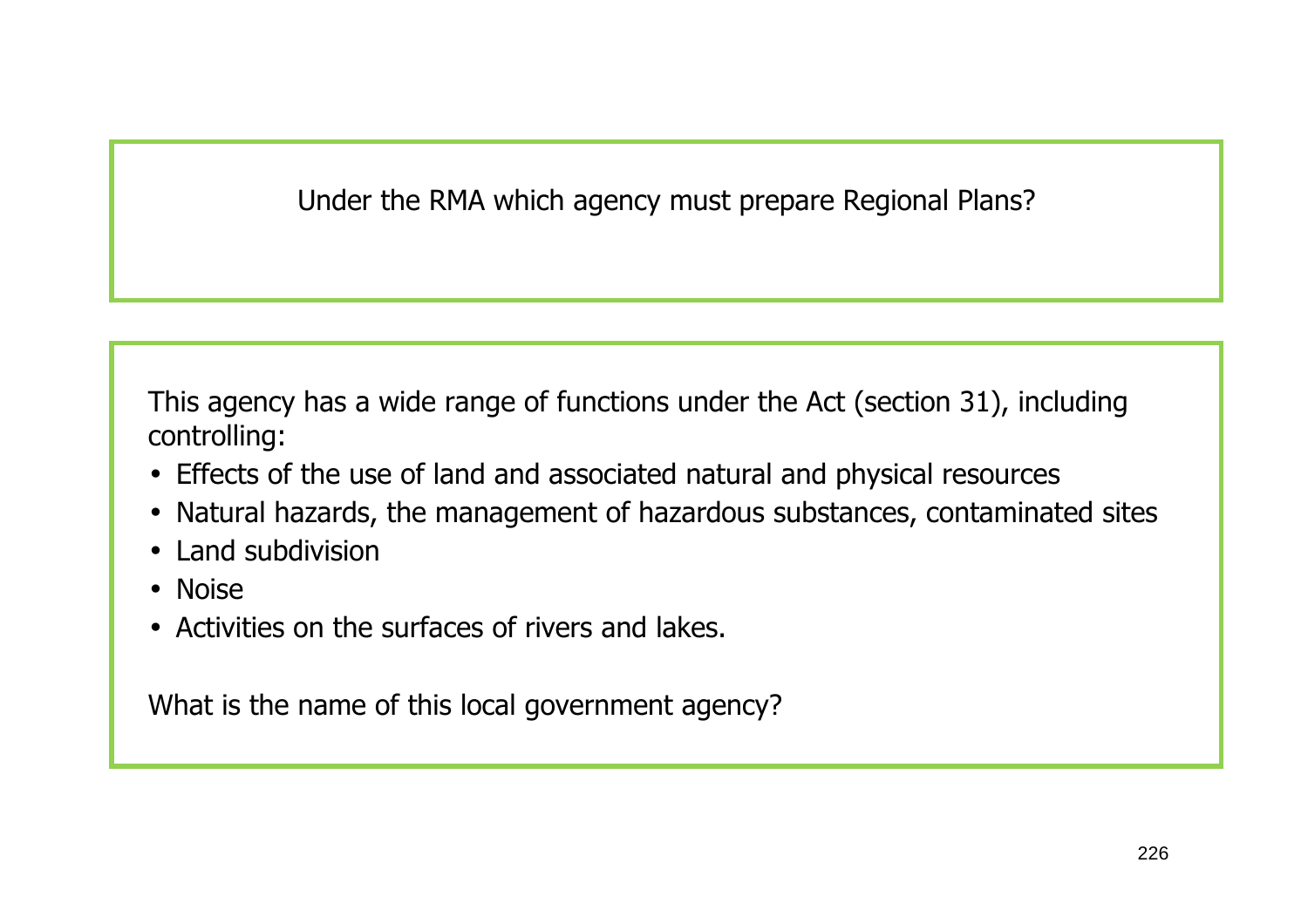Under the RMA which agency must prepare a District Plan?

Under the RMA – in what kind of plan (district or regional) would you expect to find information on the effect of land use and noise?

Under the RMA is the Coastal Plan an example of a District or a Regional Plan?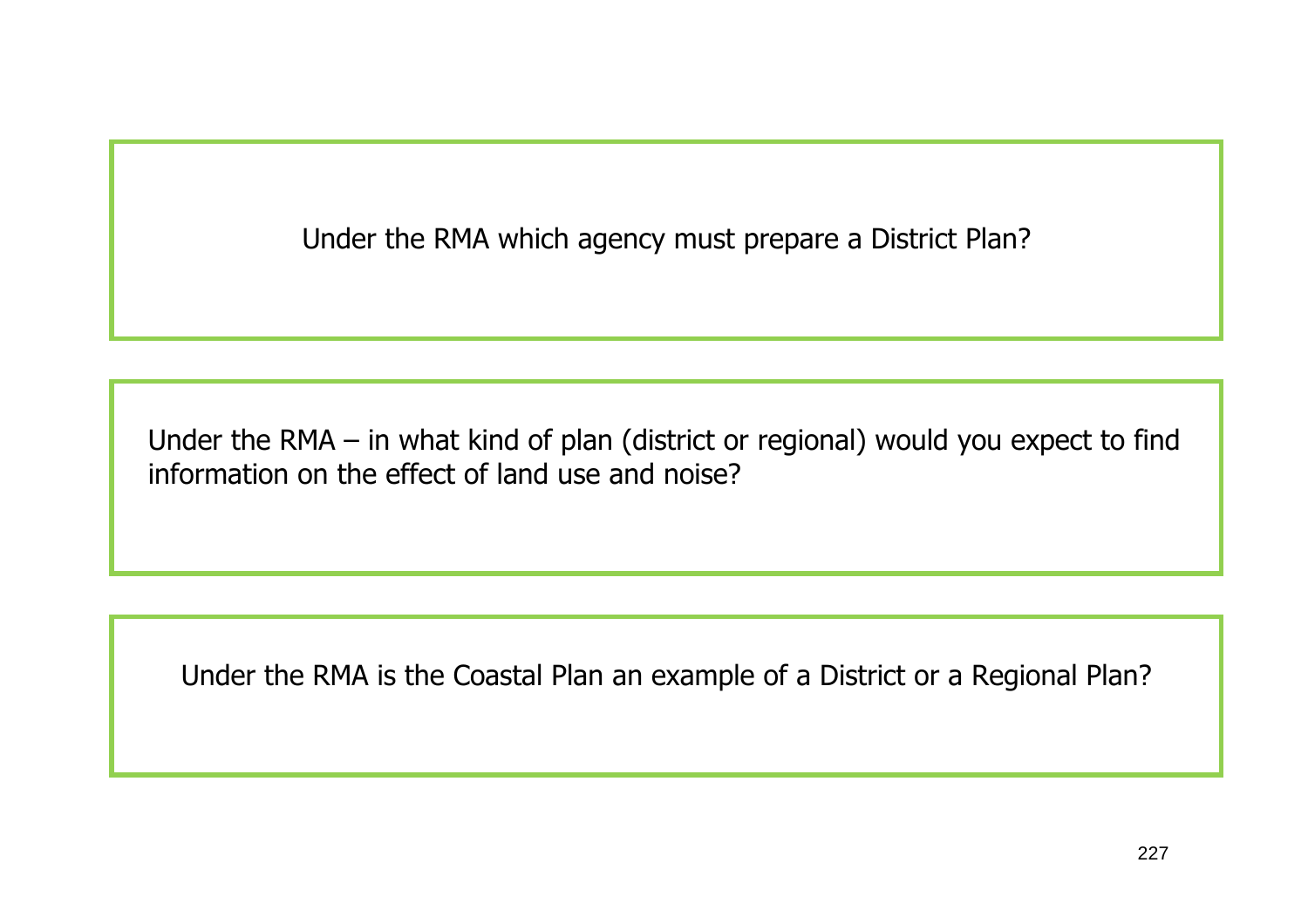## Yes or No?

Is it possible to have input into the granting of some resource consents via a submission process?

> Yes or No? Is there more than one type of resource consent?

> > Yes or No?

Is an Assessment of Environmental Effects only required with coastal permit applications?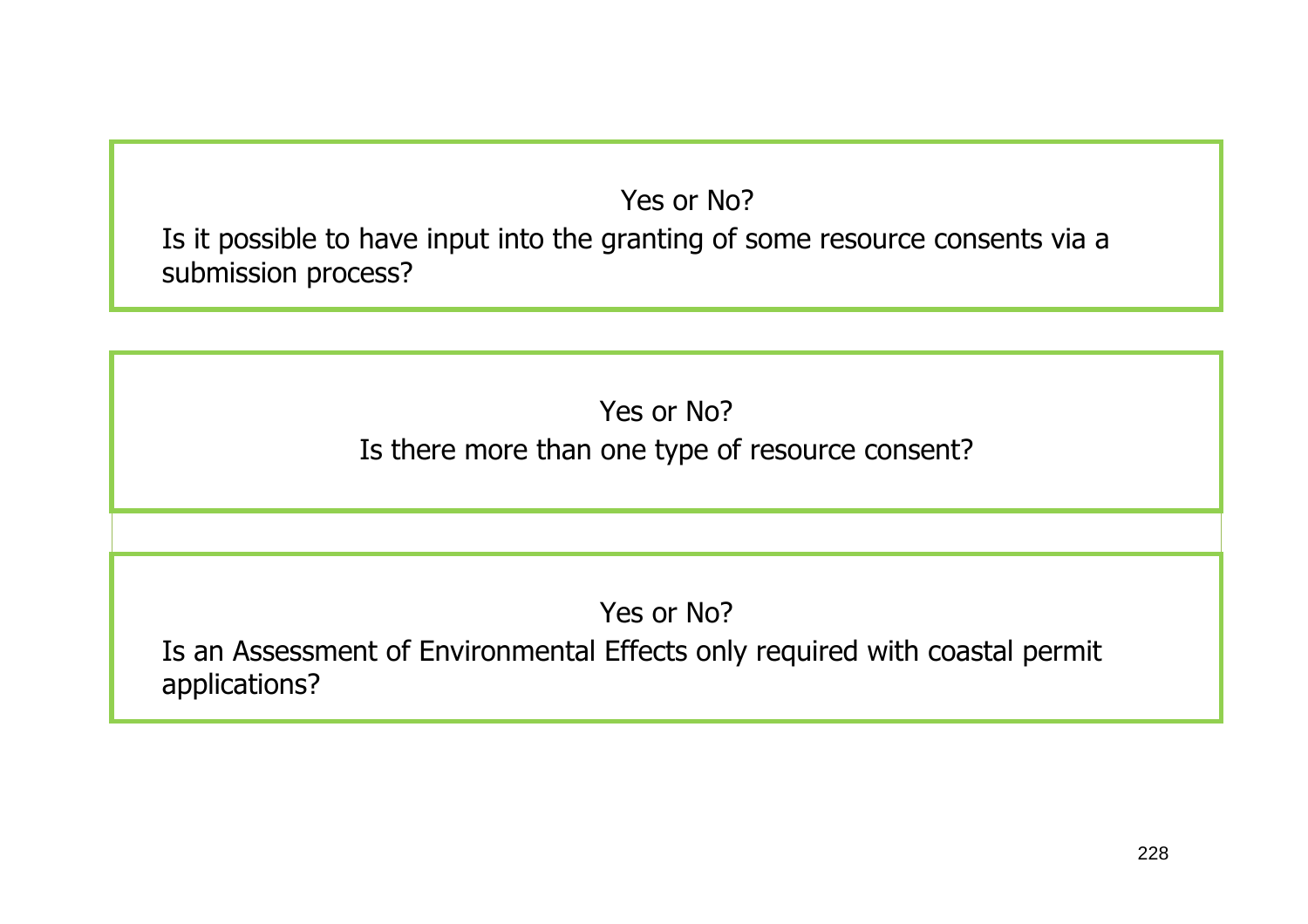There are five types of resource consent. Four are listed below. What is the fifth?

- 1. Subdivision consent
- 2.Water permit
- 3.Coastal permit
- 4.Discharge permit
- 5. ?

If you wish to do something that breaks a national environmental standard, a regional rule or a district rule that involves building on land – what kind of resource consent will you need?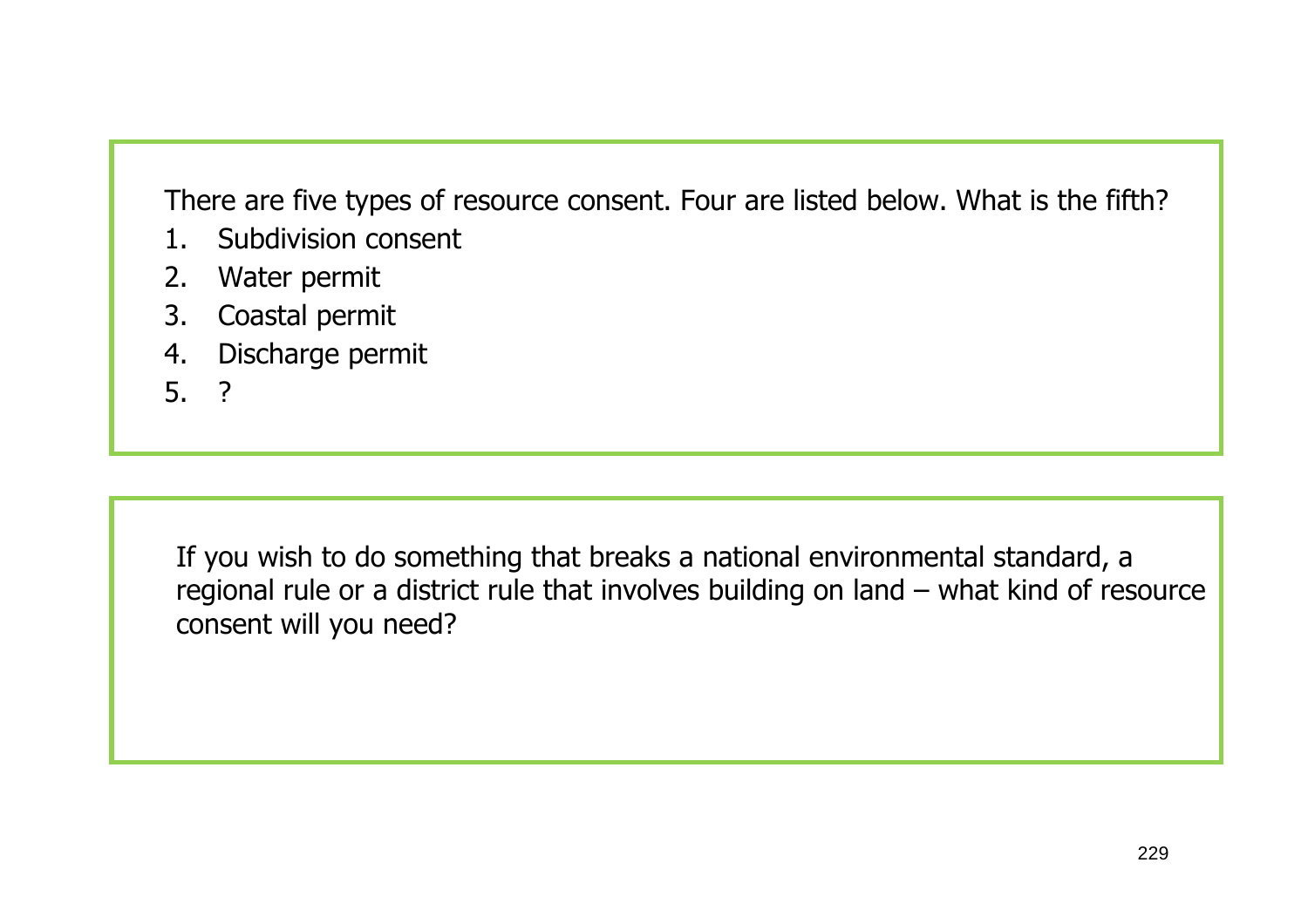If you wish to do something that breaks a national environmental standard, a regional rule or a district rule that involves disturbing habitats of plants and animals or depositing substances on land, what kind of resource consent will you need?

If you wish to subdivide land – what kind of resource consent will you need?

If you wish to conduct an activity in the coastal marine area that is not expressly allowed by a national environmental standard or by a rule in a regional coastal plan – what type of resource consent will you need?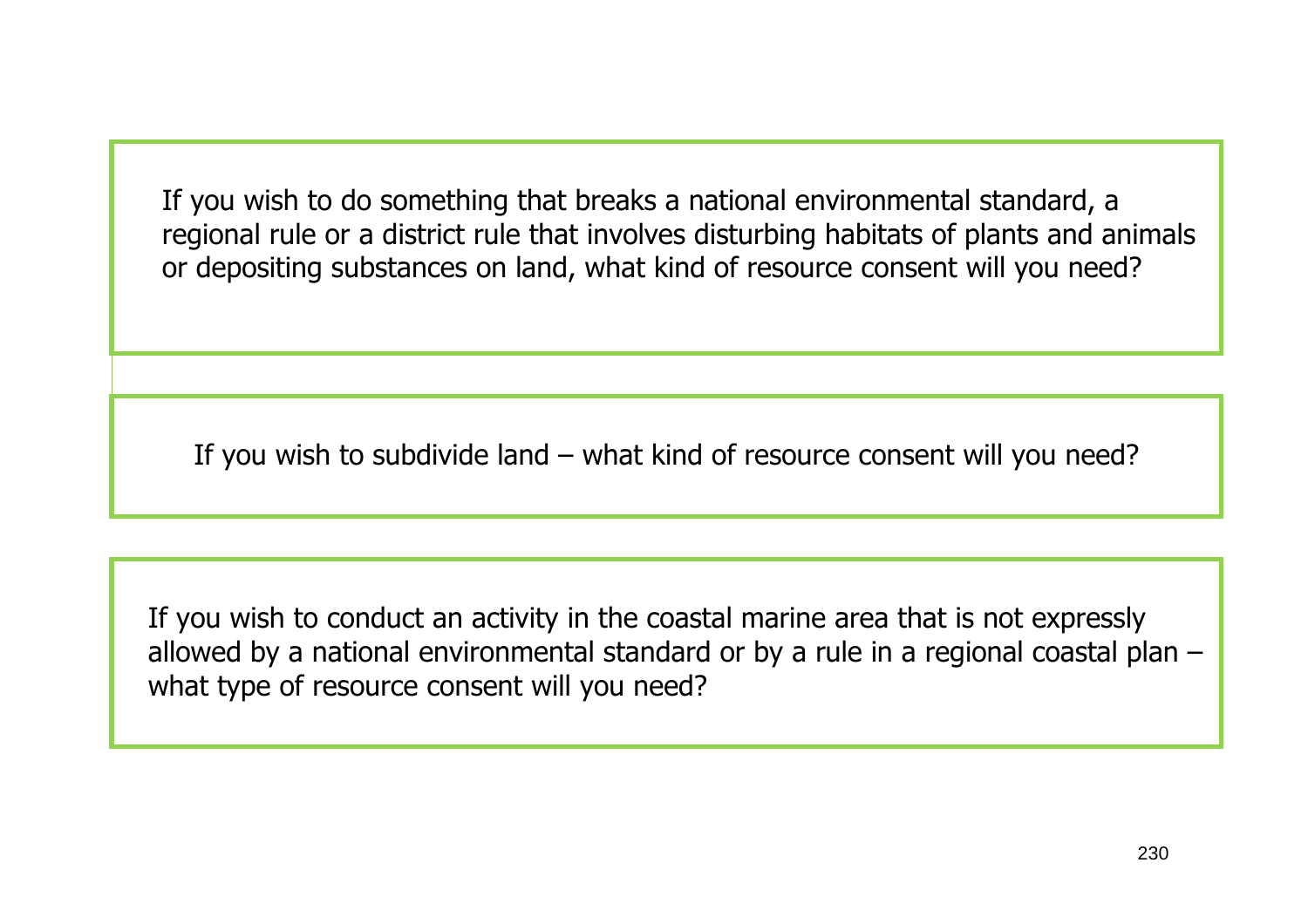## True or false?

The overriding purpose of the RMA is to promote sustainable management of natural and physical resources.

True or false?

No person is allowed to use land in a manner that breaks a rule in a district plan without a consent (section 9).

True or false?

When a resource consent applicant asks you to give written approval to a consent application it is probably because the local authority has indicated that it will **not**notify the application if the written approval of affected parties can be obtained.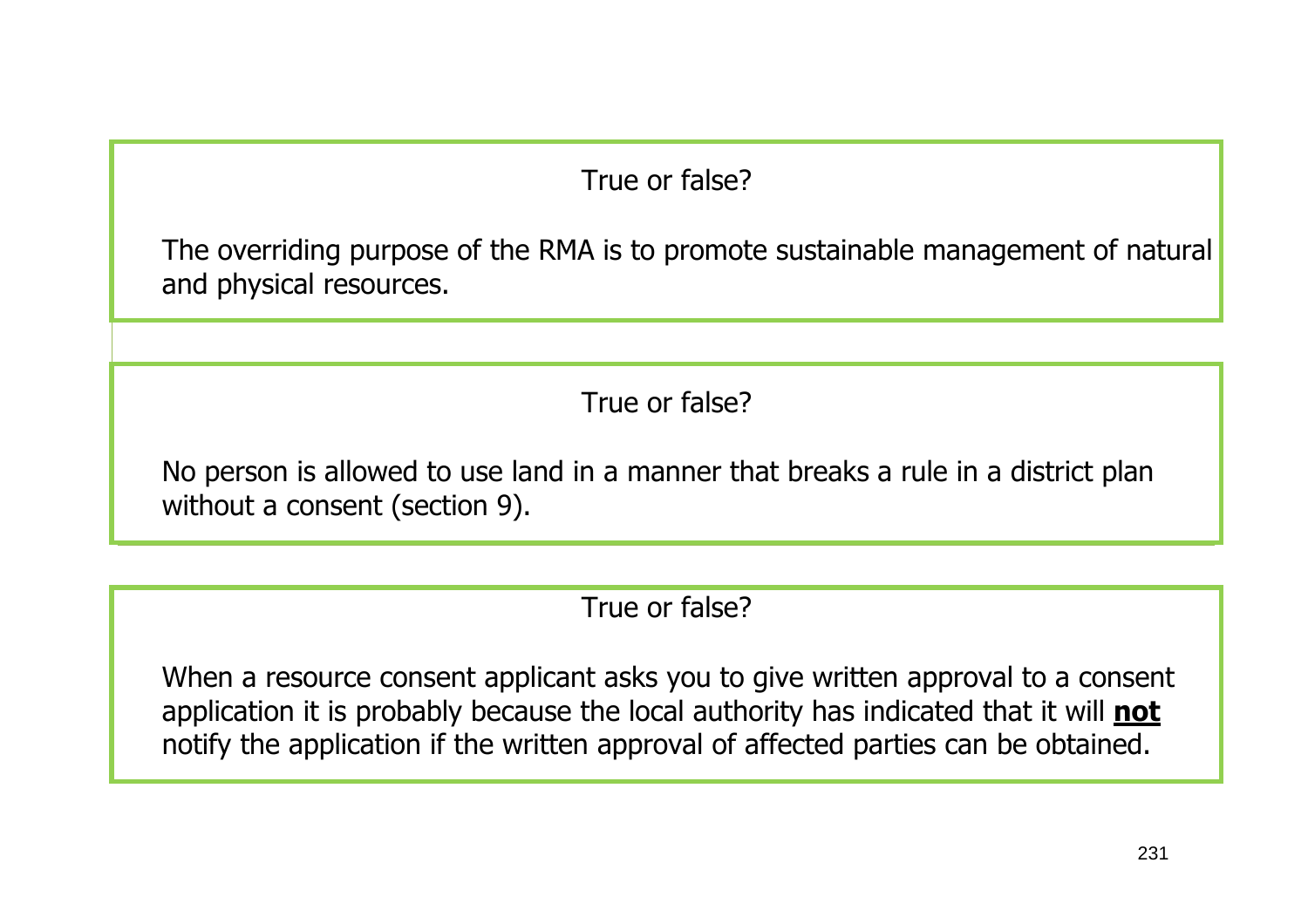True or false?

A District Plan does **not** have to be consistent with a Regional Plan.

True or false?

All resource consent applications are publicly notified.

True or false?

If you make a submission on a consent application you always have to go to the hearing to present your submission in person.